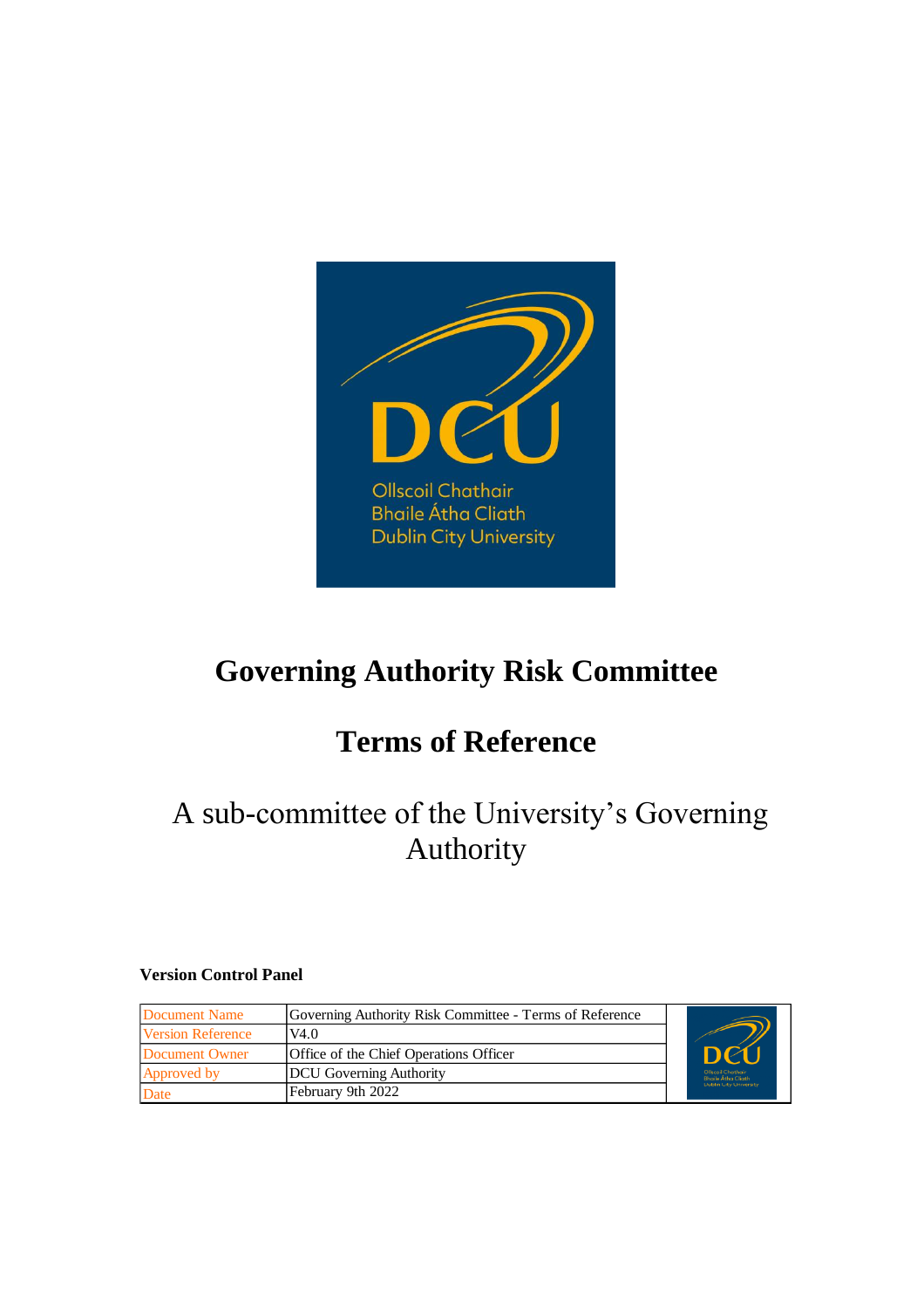

## **1. Constitution**

The Governing Authority, at its meeting of September 5th 2013, approved the establishment of a sub-committee of the Governing Authority to be known as the 'Governing Authority Risk Committee' (GARC), hereinafter referred to as the 'Committee'.

### **2. Purpose**

The purpose of the Committee is to support the Governing Authority in its oversight of risks that could affect the University's ability to achieve its strategic objectives or compromise its mission and core values.

## **3. Membership**

**3.1** The membership of the Committee shall be appointed by the Governing Authority.

The Committee shall consist of at least four members, two of whom shall be external members of the Governing Authority, and two of whom shall be University members of staff. One additional member, external to the University, may also be appointed.

In appointing members, using formal assessment criteria, consideration shall be given to the skills and independence of members and relevant risk management experience.

- **3.2** The Chair of the Committee shall be appointed by the Governing Authority and will be an external member of the Authority.
- **3.3** New members of the Committee will receive a formal Letter of Appointment from the Governing Authority specifying their term of appointment.
- **3.4** Formal induction training will be provided for new Committee members.
- **3.5** In addition to these Terms of Reference the Committee may also draw up its own working procedures.

### **4. Frequency of meetings & standing items**

**4.1** The Committee shall meet at least three times a year.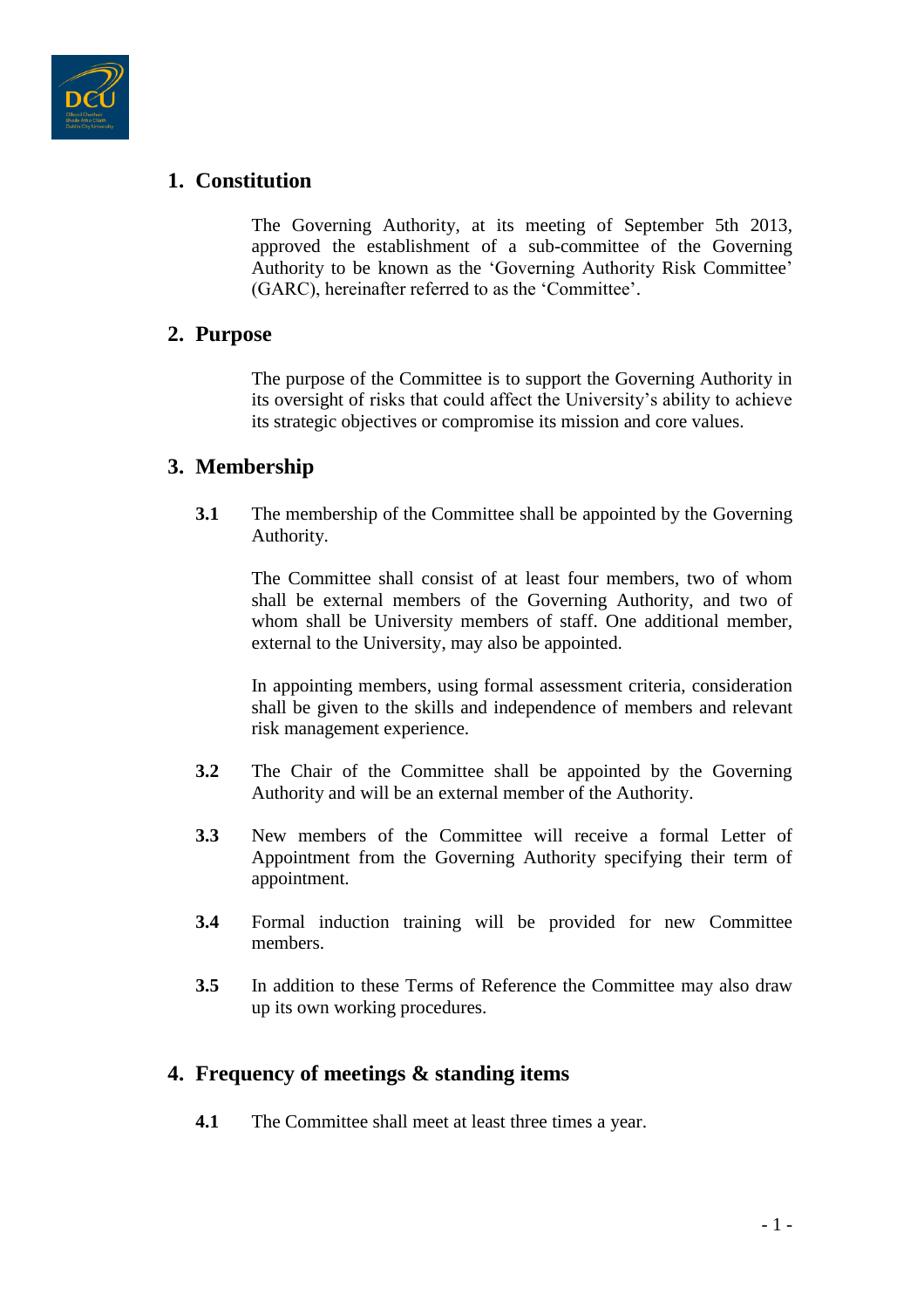

- **4.2** Meetings may be held on any of campus of the University or held remotely utilising video conferencing technology.
- **4.3** The meeting agendas for all Committee meetings shall include an item requiring committee members to declare any interests or conflict of interests.

## **5. Quorum**

**5.1** The quorum required for the transaction of business shall consist of at least three members of the Committee, at least two of whom must be external members. A duly convened meeting of the Committee at which a quorum is present shall be competent to exercise all or any of the authorities, powers and discretions vested in, or exercisable by, the Committee.

## **6. Attendance at meetings**

- **6.1** The Chief Operations Officer, the Deputy Chief Operations Officer, the Risk & Compliance Officer and any employee or external person relevant to the work of the Committee, may attend for all or part of the meetings at the invitation of the Chair of the Committee. Governing Authority members shall also have the right of attendance with prior agreement by the Chancellor of the Governing Authority and the Chair of the Committee.
- **6.2** The Committee may also invite the Head of Internal Audit and/or the University's External Auditor(s) to attend its meetings**.**
- **6.3** The Office of the Chief Operations Officer shall provide secretarial services to the Committee.
- **6.4** At least once a year the Committee will meet separately with each of the following without members of management being present:
	- (a) Head of Internal Audit;
	- (b) Risk & Compliance Officer.

## **7. Decisions and voting**

**7.1** Each question at a meeting of the Committee shall be determined by consensus, but where in the opinion of the Chair, consensus is not possible, the question shall be decided by a majority of the members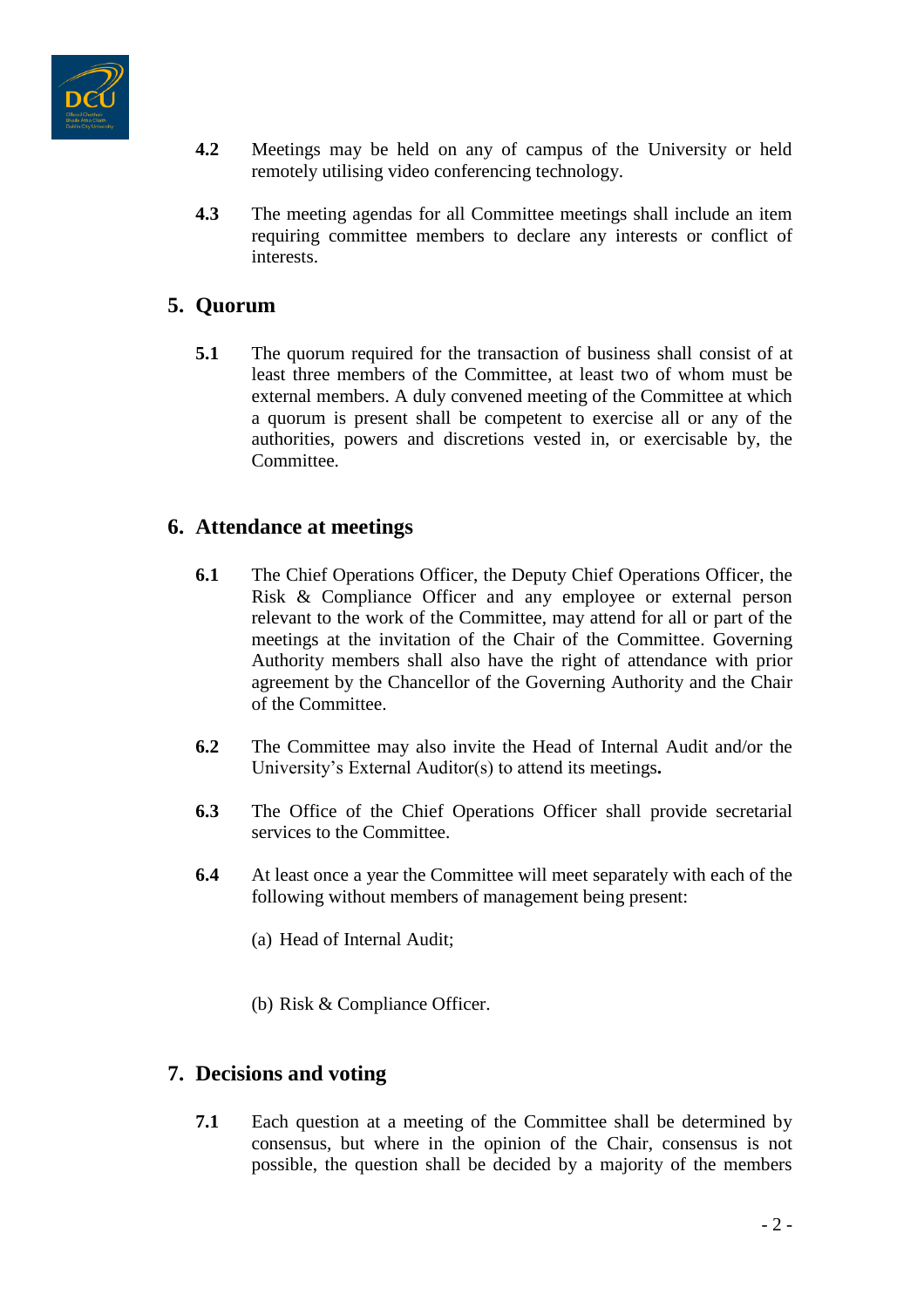

present voting on the question and, in the case of an equal division of votes, the Chair shall have a second and casting vote. All votes taken shall be referred to the Governing Authority for noting.

## **8. Authority**

- **8.1** The Committee is authorised by the Governing Authority to investigate any activities within its terms of reference and to seek any information it may require from any employee of the University or its subsidiaries. All employees are directed to co-operate with any request made by the Committee.
- **8.2** The Committee is authorised by the Governing Authority to obtain outside legal or other independent professional advice, if it considers this necessary.

## **9. Duties**

The duties of the Committee shall be to:

#### **9.1 Advise / make recommendations to the Governing Authority on the following**:

- a) Review the University's Risk Management Policy and recommend any changes to the policy for approval to the Governing Authority;
- b) Determine, at least annually, whether the Risk Management Policy is appropriate for the purposes of the Governing Authority in discharging its responsibilities for ensuring that risks are properly identified, assessed, reported and controlled.
- c) Review the University's draft Strategic Risk Register and recommend same to the Governing Authority for approval.
- d) Review the University's Business Continuity arrangements and Crisis Management Framework for approval by the Governing Authority;
- e) Advise the Governing Authority in its consideration of an overall risk appetite(s) and risk tolerance(s) for the University;

and

f) Advise the Governing Authority of any need for a periodic external review of the effectiveness of risk management for the University.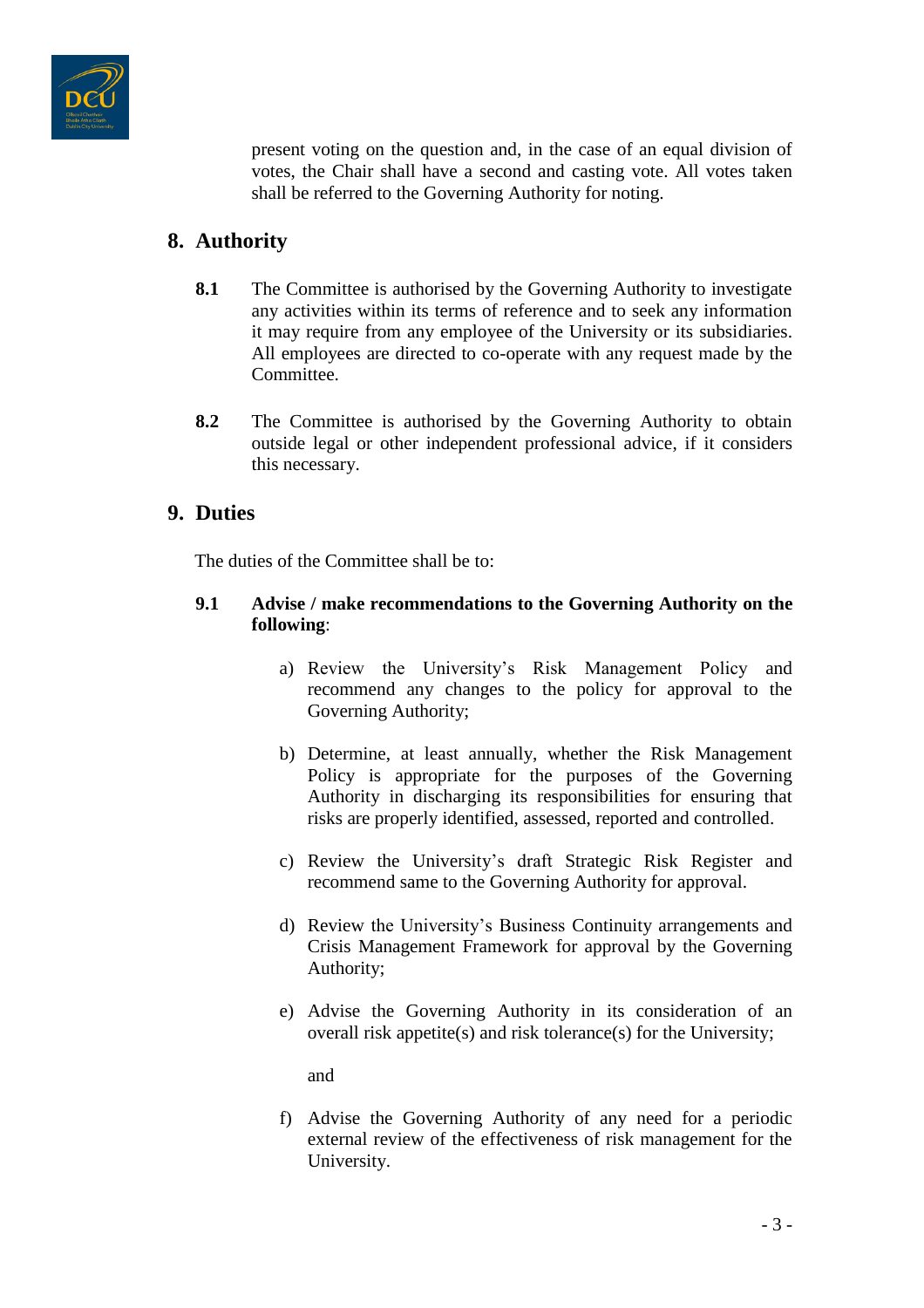

#### **9.2 Committee obligations**

- a) The approval of the annual Risk Management Plan;
- b) Prepare an annual Committee Work Plan with a subsequent review of whether the intended elements of the plan were achieved;
- c) Provide a set of Key Performance Indicators (KPIs) to assess the performance of the Committee and review these at least once a year;
- d) Review the key risks to the achievement of the University's strategic goals, and the adequacy of any planned responses to managing those risks;
- e) Monitor the effectiveness of the risk management framework, ensuring its continuing functioning and appropriateness;
- f) Review reports of any significant risk incidents, escalation protocols and the adequacy of responses;
- g) Seek assurance that risk management practices are embedded across all levels of the University;
- h) Ensure that the risk management function is adequately resourced and has appropriate standing within the University;
- i) Liaise with the Internal Audit function, the Audit Committee and other committees of the Governing Authority to assist with the review of internal controls and the implications for the Risk Management process;
- j) Recommend to the Audit Committee those areas of the University's Risk Management Framework to be reviewed each year, if any;
- k) Evaluate its own performance on an annual basis and, as appropriate, commission an external evaluation;
- l) Hold at least one annual joint meeting with the University's Audit Committee to review the Annual Risk Plan, including the most recently approved Strategic Risk Register, in the context of the University's Audit Plan;
- m) Consider other topics, as requested by the Governing Authority or initiated by the Committee; and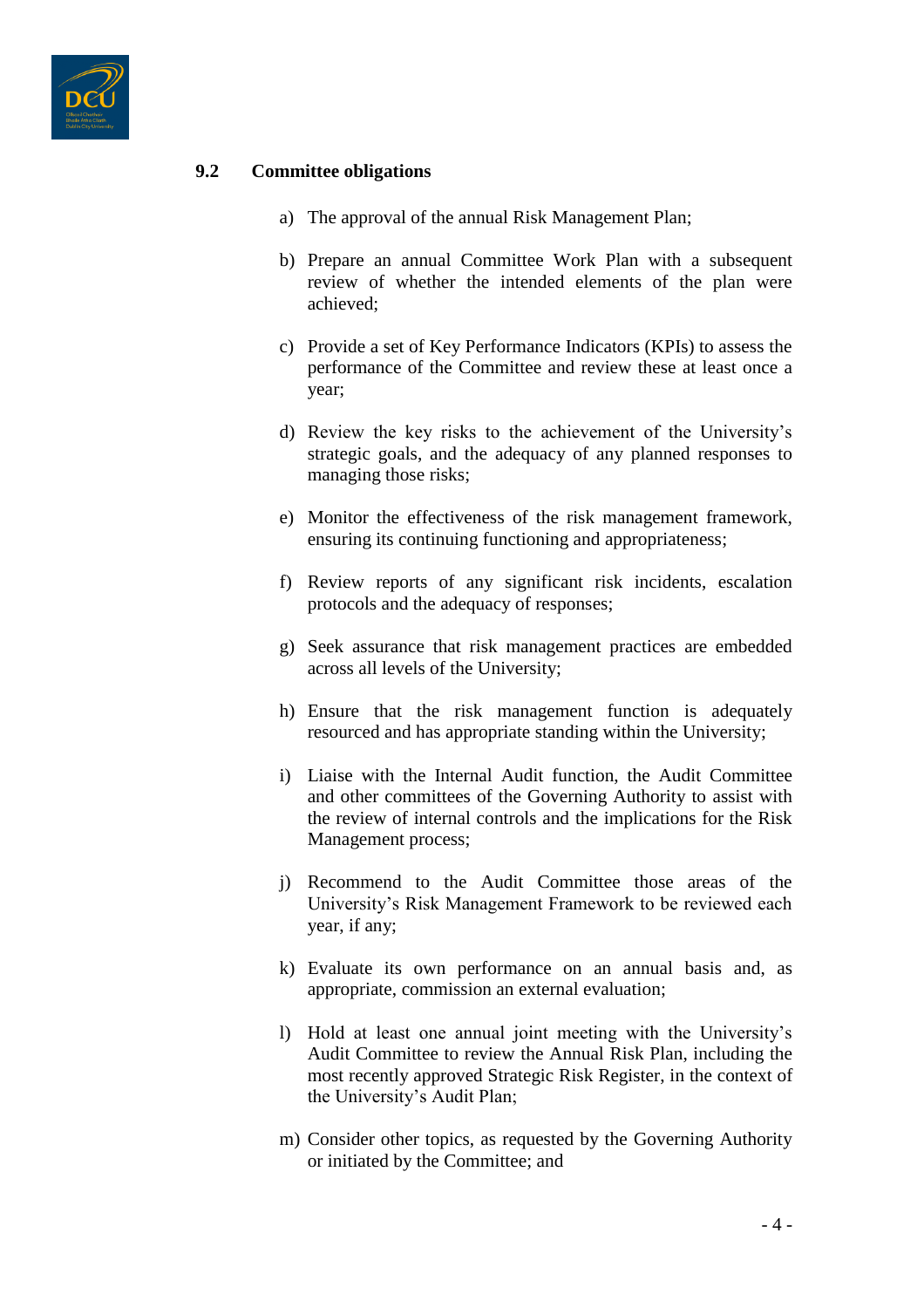

n) Consider any external risk reports where these may assist with the Committee meeting its obligations under these Terms of Reference.

## **10. Reporting arrangements**

- **10.1** The Committee shall report at least annually on its activities to the Governing Authority. The report will include:
	- a) Committee's opinion on the governance, effectiveness, quality and adequacy of the University's Risk Management Framework;
	- b) Committee's Key Performance Indicators; &
	- c) Committee's assessment on its own operations.
- **10.2** The Committee will report to meetings of the Governing Authority on such other occasions as requested.
- **10.3** Final approved minutes of meetings of the Committee shall be circulated to the Governing Authority for noting.
- **10.4** The Committee shall arrange for the regular review of its terms of reference and shall submit any changes necessary to the Governing Authority for approval.

### **11. Definitions**

#### **11.1 Risk Management Framework**

The combination of policies, procedures, processes, controls, oversight and resources applied to the robust management of risk within the University and its campus companies.

#### **11.2 Risk Management Policy**

The Risk Management Policy sets out the University's approach, at a high level, as to how it intends to ensure risks to the delivery of the University's Strategic Plan are identified, analysed and managed so that they are maintained at acceptable levels. The goal of the policy is to identify risks and determine how they may be treated, tolerated, transferred or terminated.

#### **11.3 Risk Management Plan**

The Risk Management Plan is set out in the annual Strategic Risk Register and is composed of the mitigation controls, both current and future, to manage the risks as described in the register.